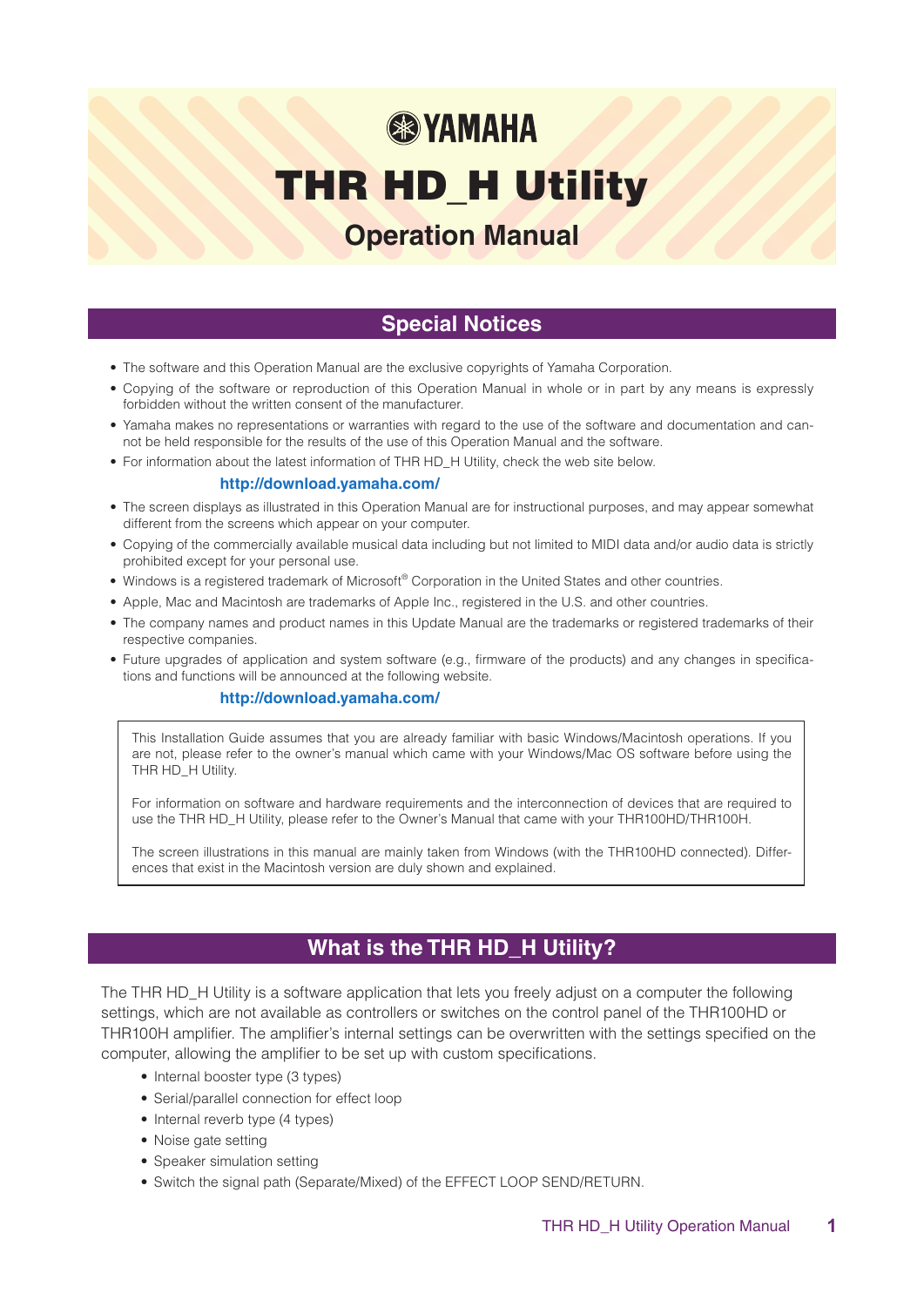## **What is speaker simulation using impulse response?**

Impulse Response, or "IR," is a state-of-the-art speaker simulation technology that improves on previous, less realistic simulations that relied on fairly simple recreations of the EQ frequency curves of specific speakers. At heart, IR is a recording and analysis of a system's output when a very short input signal teristics such as frequency and phase response, phase cancellation between multiple speakers, edge called an impulse is released into a cabinet. This creates a digital picture of the cabinet's linear characreflections and other audible signatures of the cabinet's construction. IR technology is so accurate that it is possible to distinguish between specific cabinet models, the microphones used to capture the IR image, and even different room types with the same microphone/cabinet setup. Additionally, IR does not introduce non-linear distortion or compression characteristics.

## **The benefits of using IR**

niques, giving players access to a wealth of options to craft their ideal sound with gear and acoustic This technology offers a wealth of benefits over traditional cabinet mic-ing and previous simulation techspace characteristics that might otherwise be unavailable to them. The ability to run in complete silence means that you can use IR with headphones in your home instead of a recording studio to record quitars that sound like they have been passed through speaker cabinets at high volume. IR also offers immense benefits in a live setup because the rig is feeding directly into the sound system, effectively eliminating feedback from other instruments or microphones, while giving you more control of your overall tone. It also reduces time-consuming microphone placement and setup time, ultimately allowing you to repro-<br>duce your sound with greater precision at each new venue. Additionally, the ability to plug directly into a mixer allows clearer sound to be sent to monitor speakers and in-ear monitors, providing a better moni-<br>toring environment on stage.

## OWNHAMMER

OwnHammer is a third party impulse response developer that provides premium IR content in .wav file format. The libraries offered cover a large range of vintage and modern cabinet and speaker combinations, sampled with the best outboard gear, using the most modern sampling techniques, and include time-tested microphone and microphone combination staples used the world over by ing. These libraries offer multiple speaker types per cabinet, individual mics in multiple placement high profile engineers and producers and home users alike for both live sound and studio recordpositions, as well as pre-made multi-mic and multi-speaker mixes built around techniques used on internationally acclaimed records in various music styles. The wide array of cabinets, speakers, mics, and mixes available enable incredible amounts of tonal possibilities, flexibility, customization, uct listings, please see the OwnHammer website at www.ownhammer.com/free/cab-irs, where you individuality, and replication of quitar tone history's classic sounds. For more information and prodcan try a fully featured FREE library to start your journey in creating the sound that moves you.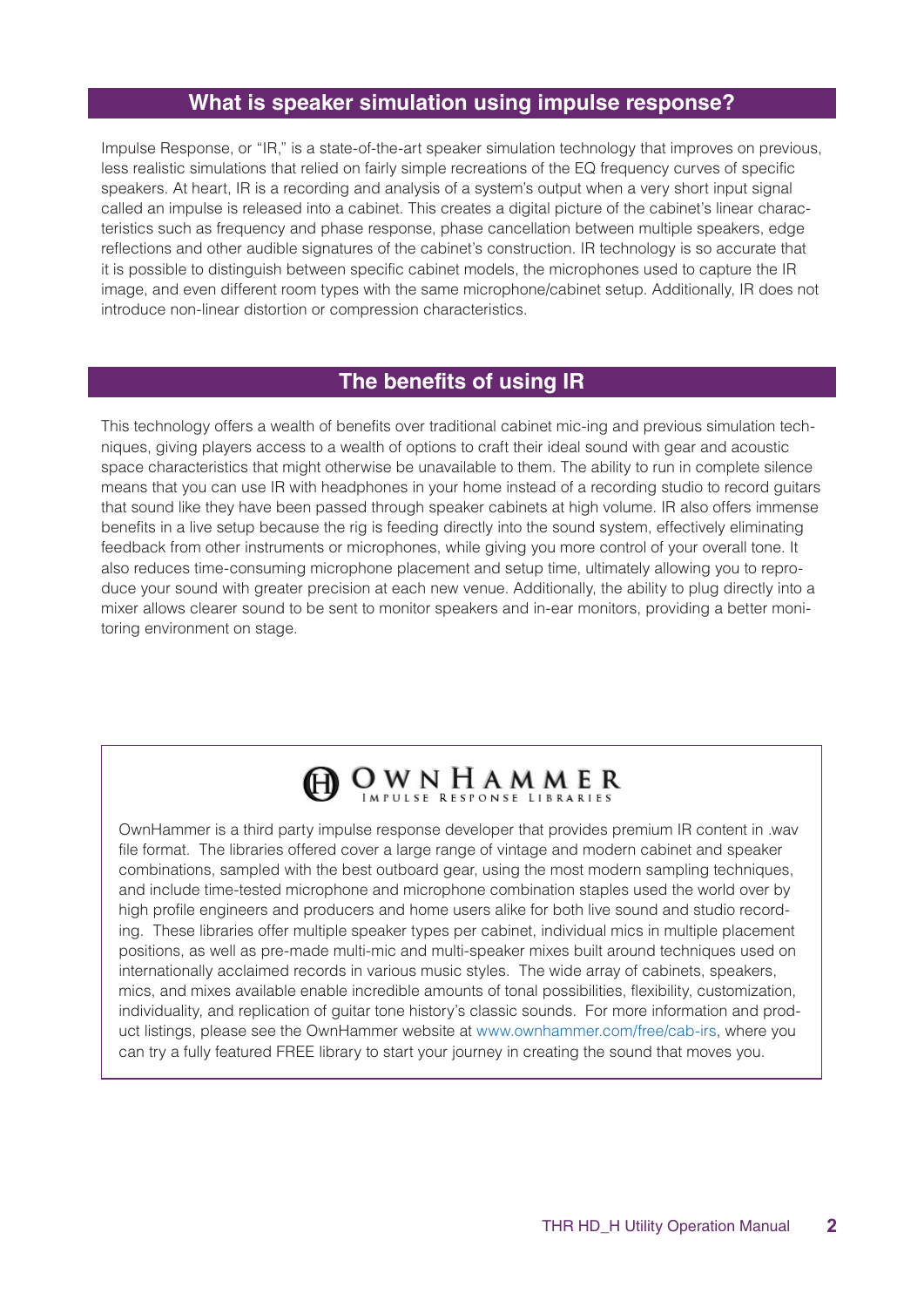## **Installing the THR HD\_H Utility**

1. Download the latest version of the "Yamaha Steinberg USB Driver" from the following website, and then install it on your computer.

#### **http://download.yamaha.com/**

- \* Version 1.9.3 or later is compatible with the THR100HD/THR100H.
- 2. Download the "THR HD H Utility" from the following website, and then unzip the compressed ZIP file. **http://download.yamaha.com/**
- 3. Connect a commercially available USB cable to the USB jacks of the THR100HD/THR100H and the .computer



#### **Precautions in regard to using the USB jack**

Make sure you follow the points below when connecting a computer to the THR USB jack. Failing to do so may result in the computer or the THR freezing or shutting down, as well as corruption or even loss of data. If the device or computer does freeze, restart the application or computer.

#### $\triangle$  CAUTION

- $\bullet$  Use only an AB type USB cable less than three (3) meters in length, USB 3.0 **.compatible not are cables**
- $\bullet$  Without using a USB hub, directly connect the computer and THR100HD/THR100H.
- $\bullet$  Be sure to wake the computer from suspended/sleep/ standby mode before **.jack USB the to computer a connecting**
- **•** Always quit all applications that are running on the computer before connecting **.cable USB the disconnecting or**
- $\bullet$  Wait at least 6 seconds between connecting or disconnecting the USB cable.
- $\bullet$  Connecting the amplifier to a computer may block the computer's sound input/ **autout.** Switch to another device as needed.
- 4. Double-click the "THR HD\_H Utility" installer icon to start it. The names of the installers for each operating system are listed below.
	- English version of Windows installer.......... THR HD H Utility setup.exe
	- Japanese version of Windows installer ...... THR HD H Utility setupJ.exe
	- Mac installer (Japanese and English) ......... THR-HD-H-Utility.pkg
- 5. Follow the on-screen instructions to install the "THR HD H Utility". The "THR HD\_H Utility" is installed at the following location for each operating system.
	- For Windows (32-bit) .........C:\Program Files\Yamaha\THR HD\_H Utility.exe
	- **For Windows (64-bit) .........C:**\Program Files (x86)\Yamaha\THR HD H Utility.exe
	- For Mac ................................/ Applications/THR HD\_H Utility.app

The included IR data, installed at the same time as the "THR HD\_H Utility", is installed at the follow-<br>ing location.

- For Windows ..........................C:\Users\<User account name>\Music\THR
- **THR/Music/***>name account User<***/Users............................... Mac For•**

This completes the installation. After turning on the THR 100HD/THR 100H, start the "THR HD\_H Utility".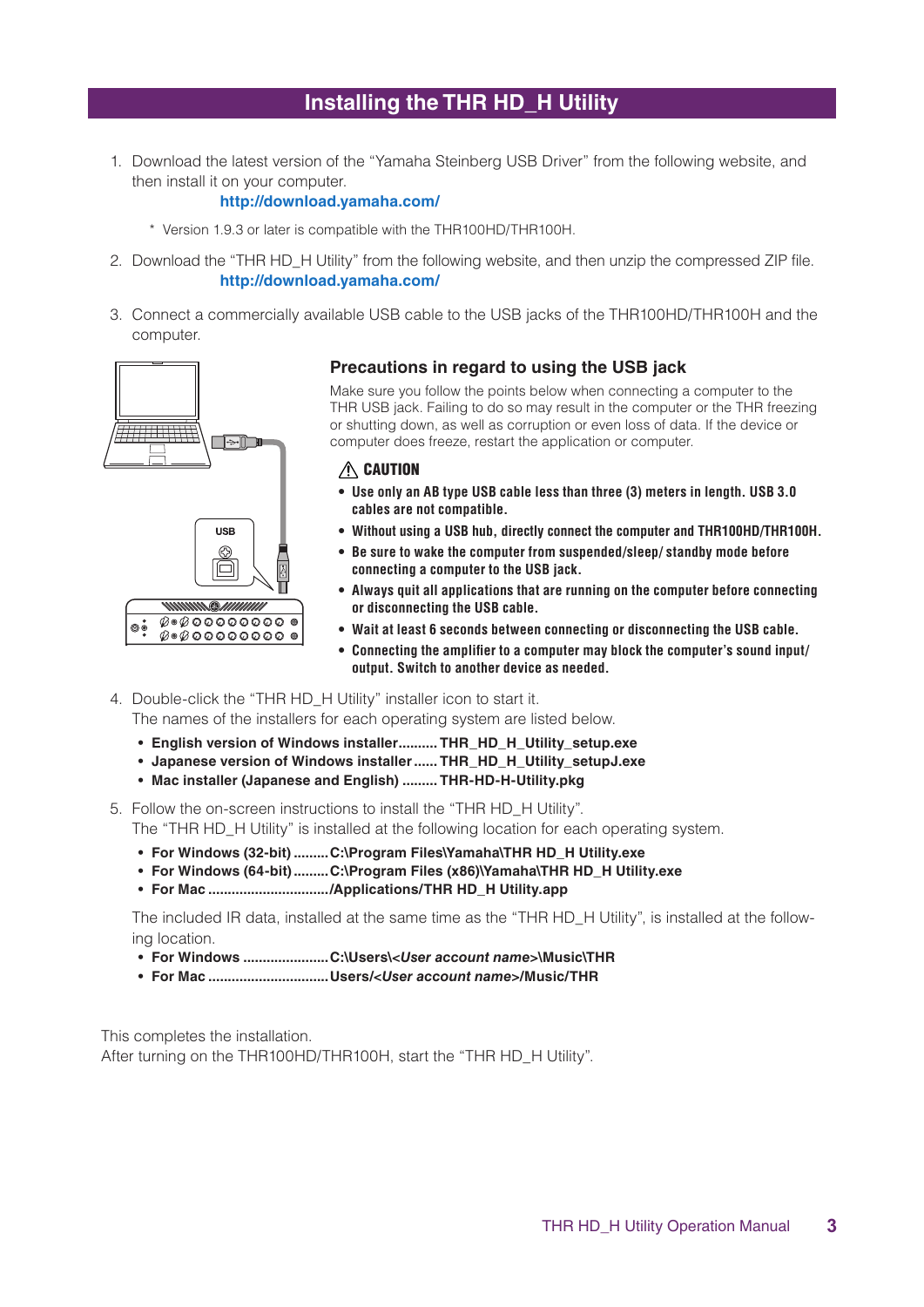## **THR HD\_H Utility Settings screens**

When the THR HD H Utility starts, the connected amplifier (THR100HD or THR100H) is automatically detected, and then a settings screen for the corresponding amp appears.

The THR HD\_H Utility has two settings screens (Effect Settings and Speaker Simulation), and there is one settings screen for each amplifier channel (I and II) with the THR100HD.

Select the desired settings screen by clicking the corresponding tab at the top of the window.

#### **e** Effect Settings screen

- THR100HD : Effect Settings I/II
- THR100H : Effect Settings I
- **Speaker Simulation settings screen** 
	- THR100HD : Speaker Simulation I/II
	- THR100H : Speaker Simulation I



#### $\blacksquare$  **THR HD H Utility Operations**

- **•** Click a switch in the window to switch the setting on or off (the indicator lights when switched on).
- **Each control knob can be adjusted by clicking the knob in the window, then moving the pointer.** You can also set the knob by clicking the desired position of the knob.
- **•** When settings are changed in the THR HD H Utility, that information is sent in real-time to **the THR100HD/THR100H through the USB cable and reflected on the amplifier. Likewise,** setting changes made with the THR100HD/THR100H control knobs are reflected in the THR **HD** H Utility window.
- **•** Settings changed in the THR HD H Utility are saved in the THR100HD/THR100H, even after quitting the THR HD\_H Utility or turning off the THR100HD/THR100H.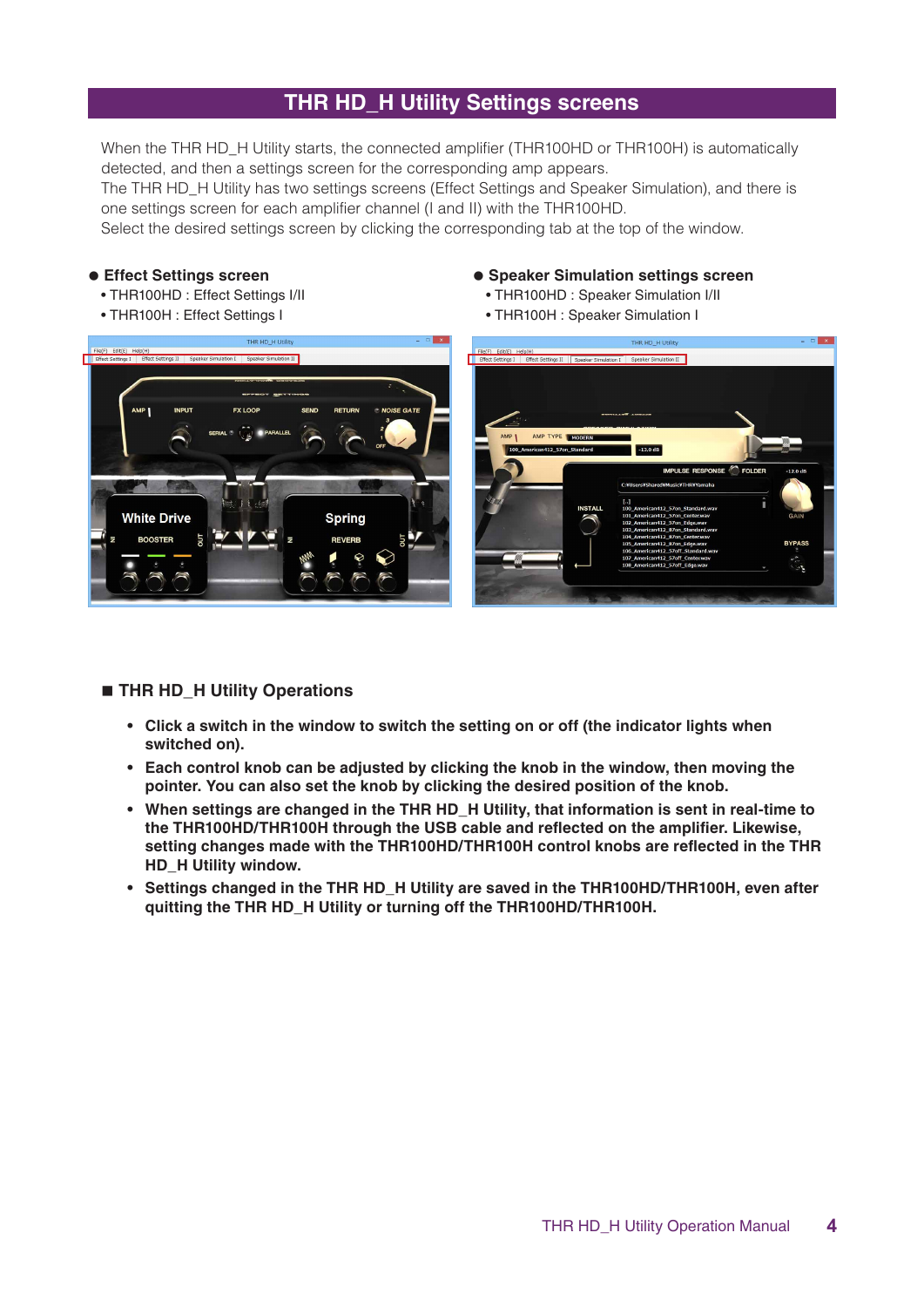## **Effect Settings screen**



#### **(a)** AMP I/II channel display (THR100HD only)

Displays the amplifier channel (I/II) whose settings are to be changed. Select the desired channel by clicking the corresponding tab (Effect Settings I/Effect Settings II) at the top of the window.

#### **a** BOOSTER switches

Click one of the switches in the screen to select one of the three booster types that can be specified with the BOOSTER switches/knobs in the control panel of the THR100HD/THR100H. The indicator for the selected type lights, and the type name appears.

White Drive: Based on an overdrive pedal that provides clean boost, maintaining the original tone .characteristics

Green Drive: Based on an overdrive pedal known for its distinctive mid-range boost.

**Amber Drive**: Based on an overdrive pedal that responds to picking dynamics and touch sensitivity.

#### **8** FX LOOP switch

Switches between SERIAL and PARALLEL for connection of the external effector between the EFFECT LOOP SEND and RETURN jacks on the rear panel of the THR100HD/THR100H.

- $*$  When this switch is set to "PARALLEL," only the wet sound from the external effect is returned to **the EFFECT LOOP RETURN jack.**
- \* When this switch is set to "SERIAL," no sound is produced from the amplifier when the FX LOOP on **SEND LOOP EFFECT the between connected is effect external no and on turned is switch foot the .effect external an connect or" PARALLEL "to switch this set ,case this In .jacks RETURN and**

#### **4** REVERB switches

Click one of the switches in the screen to select one of the four reverb types (Spring, Plate, Room and Hall) that can be specified with the REVERB knob in the control panel of the THR100HD/ THR100H. The indicator for the selected type lights, and the type name appears.

#### **G** NOISE GATE switch

This effect cannot be edited from the control panel of the THR100HD/THR100H. It removes noise by cutting the signal at and below the specified level. The higher the number, the higher the threshold level (the greater the signal level is cut). When set to "OFF", the noise gate function is turned off (indicator off).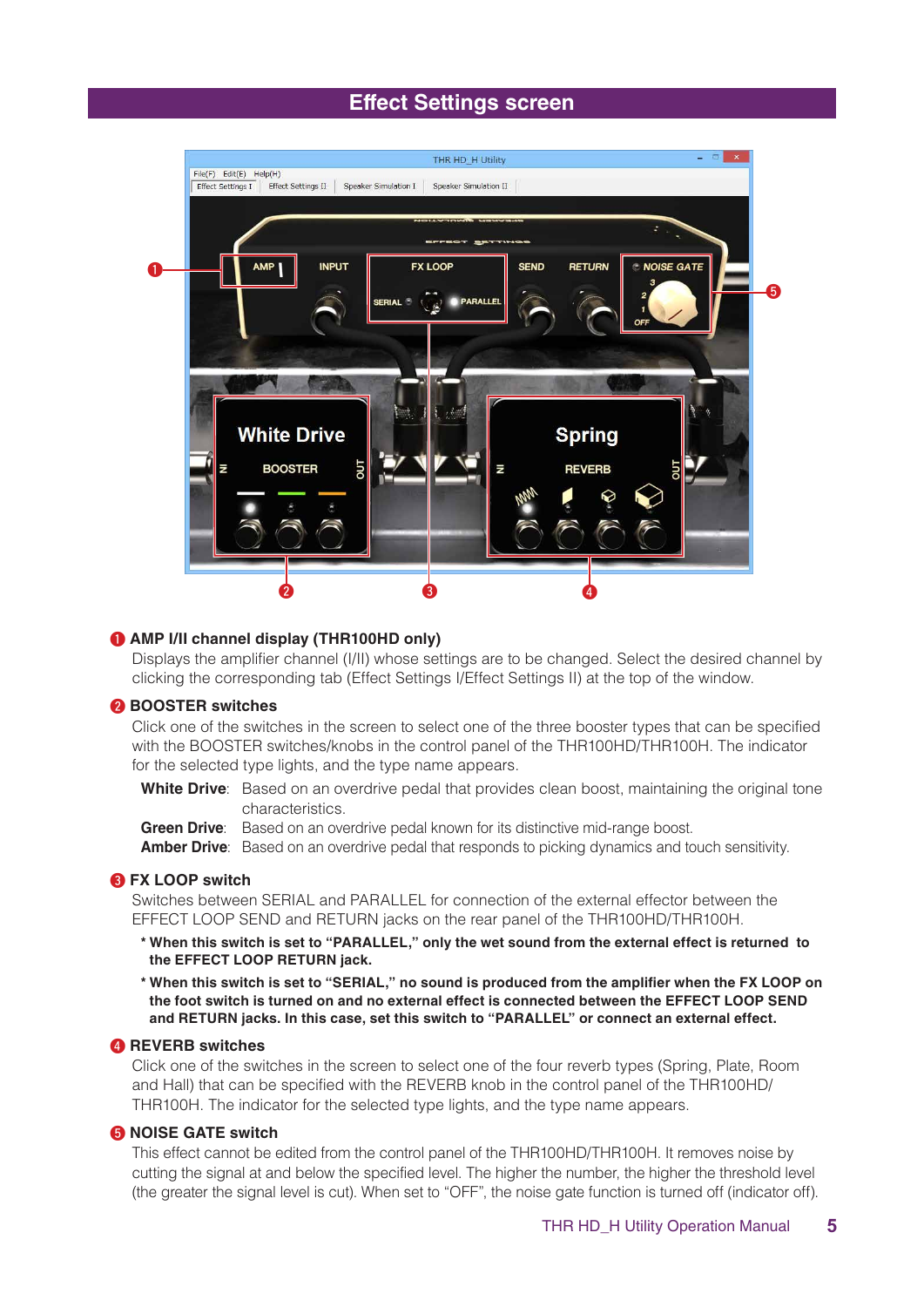## **Speaker Simulation Settings screen**

This function recreates the character and airiness of sound as recorded from a speaker cabinet with a microphone and outputs it from the LINE OUT and PHONES jacks.

By writing IR data (speaker response characteristics) to the amplifier, various speaker cabinet and microphone combinations can be recreated.



**1** through **4** show IR data settings for the amplifier.

#### **(d** AMP I/II channel display (THR100HD only)

Displays the amplifier channel (I/II) whose settings are to be changed. Switch the channel by clicking the corresponding tab (Speaker Simulation I/Speaker Simulation II) at the top of the window.

#### **@** AMP TYPE display

Displays the type selected for the amplifier.

\* If the amp type is changed while the BYPASS switch **10** is turned on (indicator lit), the BYPASS switch **.(off indicator (off turned be will**0!

#### **a** IR name display

Displays the name of the IR data corresponding with the amp type  $\bigcirc$ . The IR name can be changed by clicking the text. (maximum 63 characters)

- \* Single-byte alphanumeric characters can be used in IR names.
- **."?" as appear will characters those ,used be cannot that characters contains name IR the If\***

#### **4** IR gain display

Displays the IR gain (dB) corresponding to the amp type  $\bigcirc$ .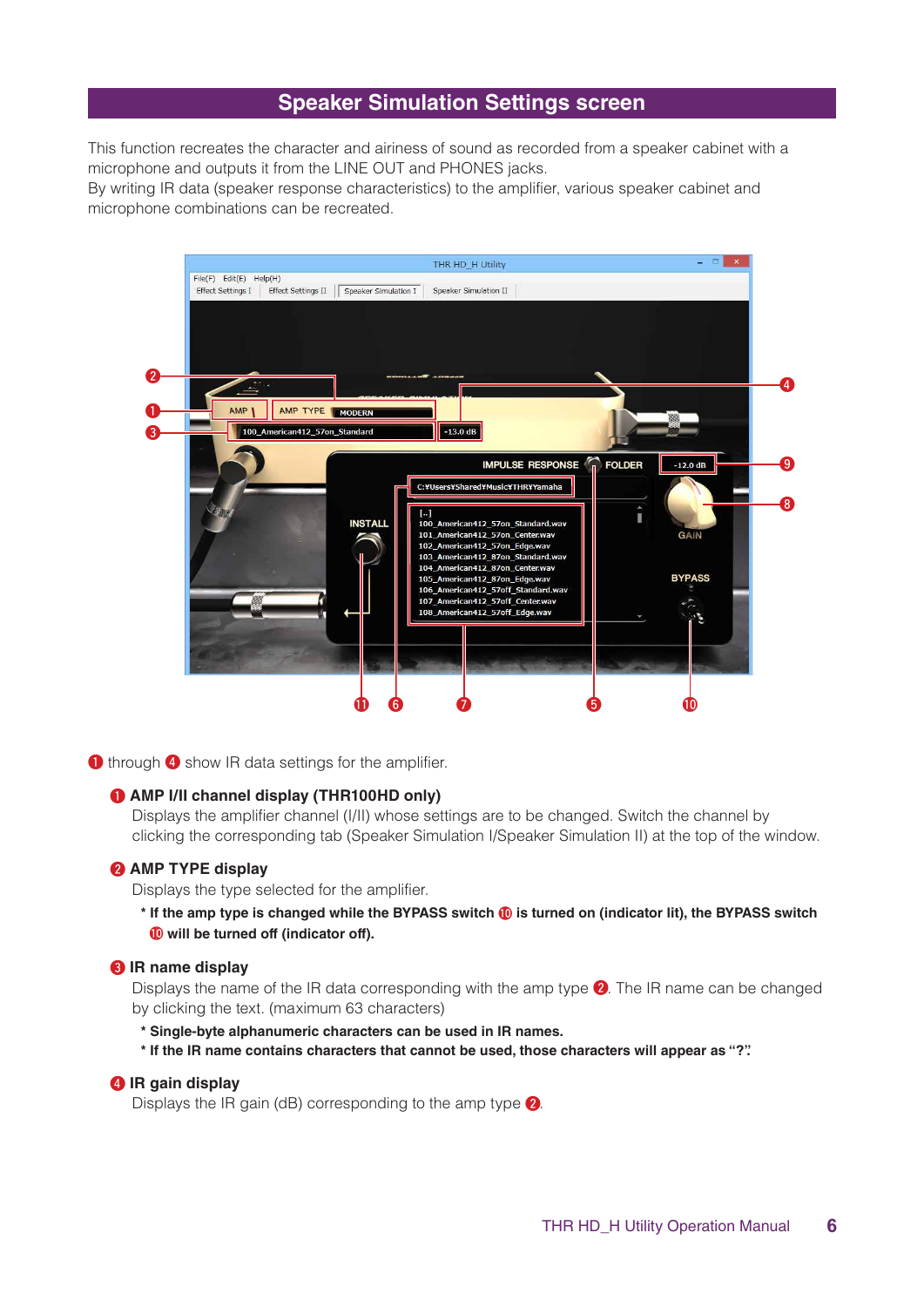

**a** through **1** show information on the speaker simulation. Write the specified IR data to the amplifier.

- **display Gain** o **button FOLDER** t
- 
- 
- **8** GAIN knob
- **6** Folder display Folder Folder Folder Folder Folder Folder Folder Folder Folder Folder
- **b in ilist button button c il il il il il il il il il il il il il il il il il il il il il il il il il i**
- 1. Click the FOLDER button  $\bigodot$ , and then from the dialog box that appears, select the folder containing the IR data file. The folder name appears in  $\odot$ , and the IR files in the folder are listed in  $\odot$ .
	- **<sup>\*</sup> Only IR files having the extensions ".aif," ".aiff" and ".wav" can be recognized.**

| <b>Supported formats</b> | Bit depth       | 16-bit, 24-bit, 32-bit |
|--------------------------|-----------------|------------------------|
|                          | No. of channels | Monaural or stereo     |
|                          | Sampling rate   | 44.1 kHz               |
|                          | IR length       | 2048 samples           |

- $*$  Double-click [..] to move up one folder level.
- $*$  Double-click [folder name] to move to that folder.
- \* Single-byte alphanumeric characters can be used in file names and folder names.
- \* If the file name or folder name contains characters that cannot be used, those characters will appear as **.("?") marks question**
- 2. With the amp selector on the THR100HD/THR100H, select the amp type to be set.
- 3. Click an IR file from the file list  $\Omega$  to play a sound using that speaker simulation.
- 4. If the BYPASS switch  $\bf{0}$  is turned on (indicator lights), you can compare the new sound with the one without speaker simulation.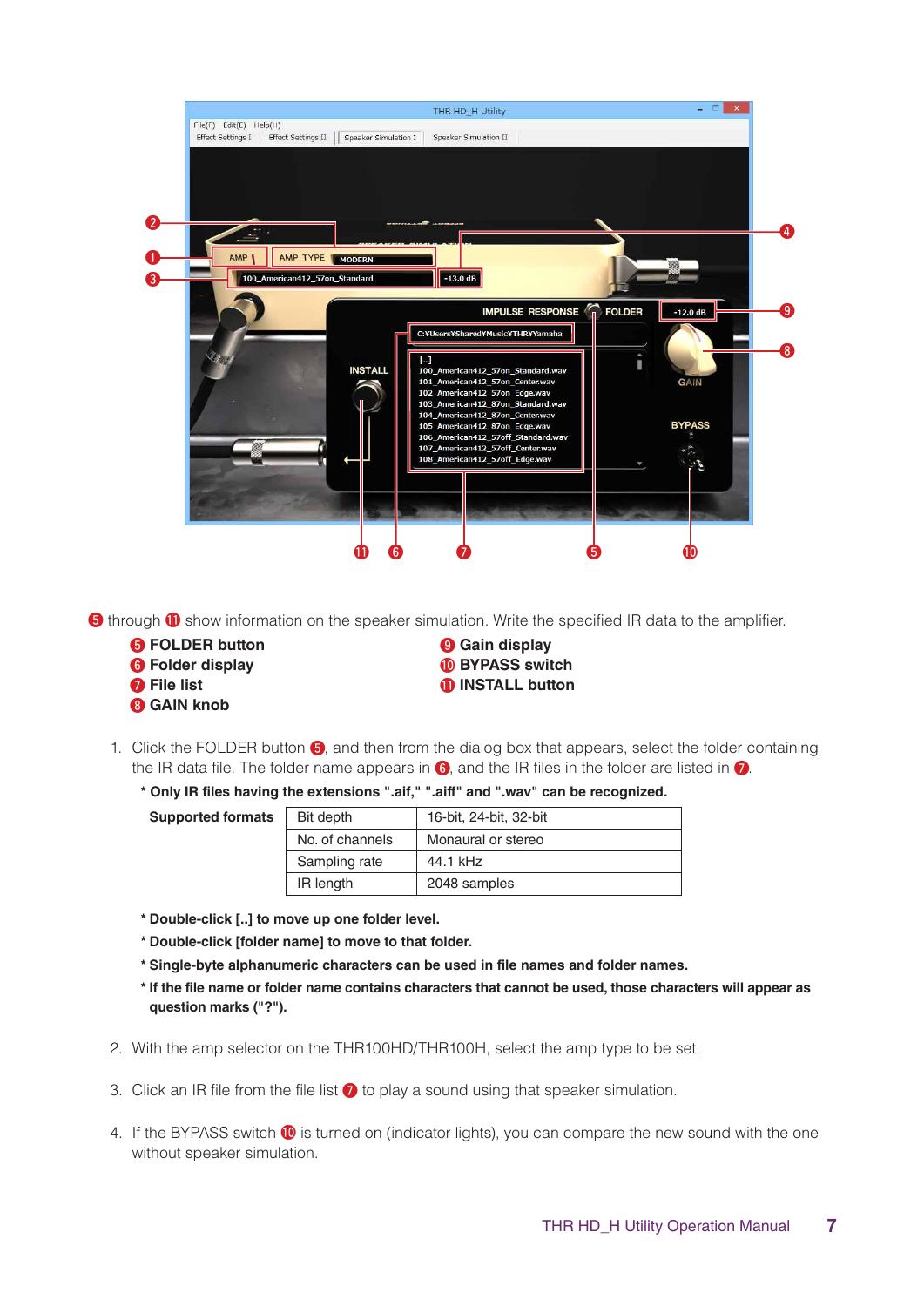- 5. When the BYPASS switch is turned on or off, adjust the GAIN knob <sup>3</sup> so that the volume remains the same.
	- \* While an IR file is being selected or data is being transferred to the THR100HD/THR100H after the BYPASS switch is operated, the switches and buttons in the window will have no effect. At this time, do not operate the amp type selector on the THR100HD/THR100H.
	- \* Since the IR data has not yet been written to the amplifier at this point, changing the amp type reverts the IR data to that prior to changing the settings.
	- \* If a stereo IR file was selected, a dialog box for selecting the L ch or R ch may appear, depending on **your Utility settings.**
- 6. Click the INSTALL button **1** to write the edited settings to the THR100HD/THR100H. The IR name display  $\bigcirc$  and IR gain display  $\bigcirc$  change to the file name and gain setting for the edited IR file.
	- **\*** If the BYPASS switch  $\textcircled{\textbf{0}}$  is turned on (indicator lights), data that does not use the speaker simulation **is** written.

## **About included IR data**

The file names of included IR data are configured as shown below.

#### $\bullet$  Example: For "100\_American412\_57on\_Standard"

| <b>Element</b>      | <b>Details</b>                  |
|---------------------|---------------------------------|
| Serial number       | 100                             |
| Cabinet type        | American, 4 speakers, 12 inches |
| Microphone type     | 57                              |
| On Mic/Off Mic      | on                              |
| Microphone position | Standard                        |

#### **e** Cabinet type

Cabinets: American, British, Brown, F100, THRC212\_Dual, THRC212\_Single No. of speakers: 4, 2, 1 Speaker size (inches): 12

#### **• Microphone type**

| $-$ | nure SM57   |
|-----|-------------|
|     | Neumann U87 |

#### $\bullet$  **On Mic/Off Mic**

| on  | Recreates the direct speaker sound as if picked up from a     |
|-----|---------------------------------------------------------------|
|     | microphone placed near the speaker.                           |
| off | Recreates the speaker sound and airiness of the room as if    |
|     | picked up from a microphone placed far away from the speaker. |

#### $\bullet$  **Microphone position**

| Standard | Recreates the sound of a mix of multiple microphones.  |
|----------|--------------------------------------------------------|
| Center   | Recreates the sound at the center of the speaker unit. |
| Edge     | Recreates the sound at the edge of the speaker unit.   |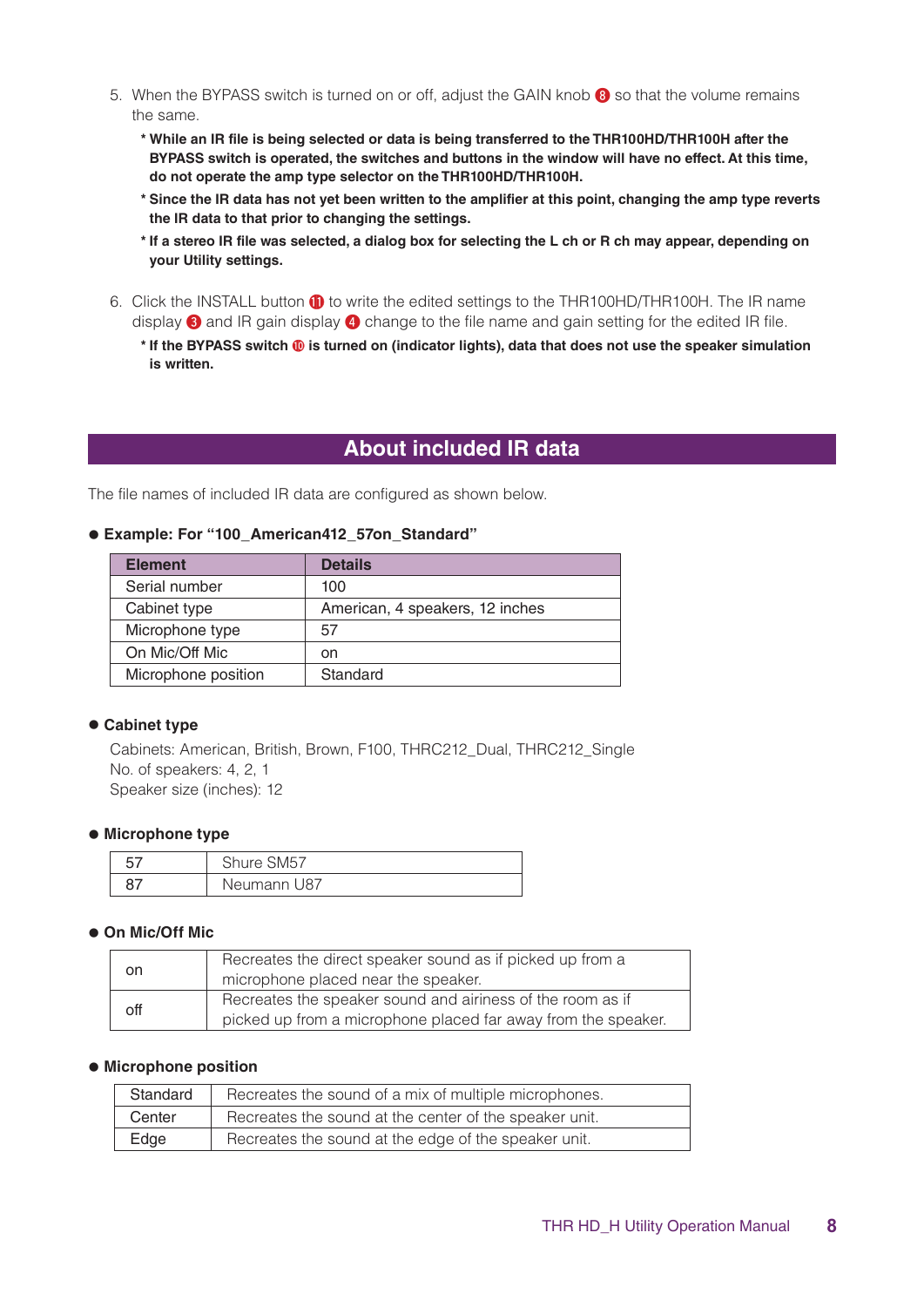## **Menu bars and dialogs**

## **Windows version**

## **File**

**Exit:** Quits the THR HD\_H Utility application.

## **Edit**

Except for "Properties", the menu commands are only for editing the IR name in the Speaker Simulation screens.

**Properties:** Clicking this opens the settings dialog box shown below.

| Properties                                         |  |
|----------------------------------------------------|--|
| FX LOOP SEND Connection<br>$C$ Separate<br>C Mixed |  |
| FX LOOP RETURN Connection                          |  |
| G Separate                                         |  |
| C Mixed                                            |  |
| Default Channel of the Stereo IR File              |  |
| $C$ L ch                                           |  |
| $C$ R ch                                           |  |
| C Ask each File                                    |  |
| Reset IR Data                                      |  |
| Reset                                              |  |
| OK                                                 |  |

**LOOP SEND** and **FX** LOOP **in available are settings RETURN amp firmware V1.10 and later.** 

#### **FX LOOP SEND Connection (THR100HD only)**

Selects how L and R signals on FX LOOP SEND connection are .routed

- Separate ...........This sends the Preamp I signal to the SEND L channel and the Preamp II signal to the SEND R channel.
- Mixed................This mixes the Preamp I and Preamp II signals and sends them to the SEND L channel for mono output.

## **FX LOOP RETURN Connection (THR100HD only)**

Selects whether the L/R channel signals received from the FX LOOP's RETURN jack are sent to Power Amp I/II circuits independently (Separate) or only the L channel signal is sent to both (Mixed).

- Separate ...........This sends the RETURN L signal to the Power Amp I circuit, and the RETURN R to the Power Amp II circuit.
	- \* To use Power Amp I and II for each of the L **and R signals from a stereo-out type effect,** choose Separate.
- Mixed................This sends only the RETURN L signal to both the Power Amp I and Power Amp II circuits.
	- $*$  We recommend setting the SEND connection to Mixed as well when using the Mixed setting **with the FX LOOP RETURN connection.**

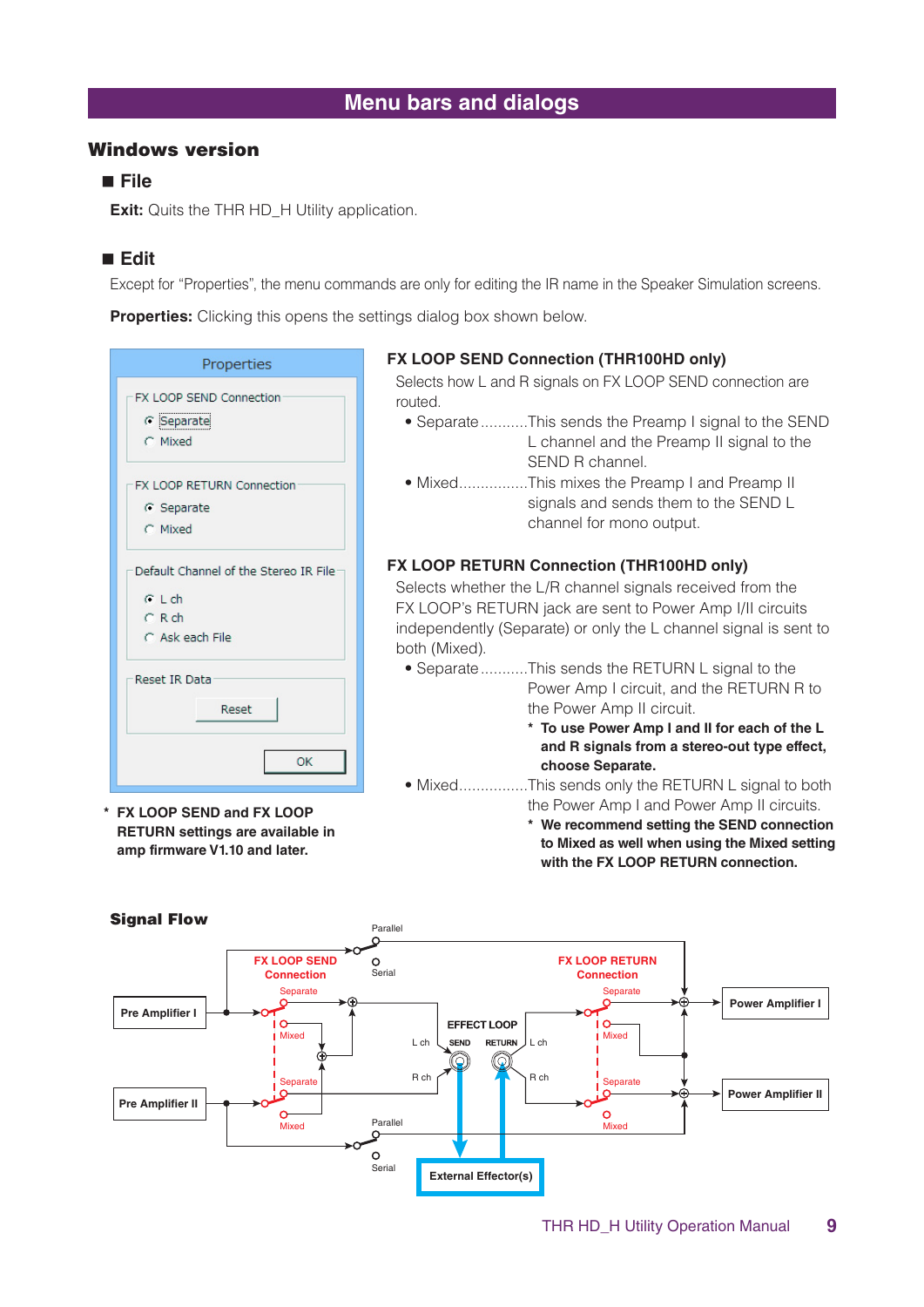#### **Example of Connection 1**

### **Share Mono in/Mono out effects with AMP I and AMP II**

In the example below, the FX LOOP SEND is set to Mixed, and its RETURN is also set to Mixed allowing the AMP II signal to be processed through the external effector loop.

#### $\bullet$  When the Amp Select Switch is set to AMP II





## **Example of Connection 2**

**When using a Mono in/Stereo out effector with AMP I and AMP II** 

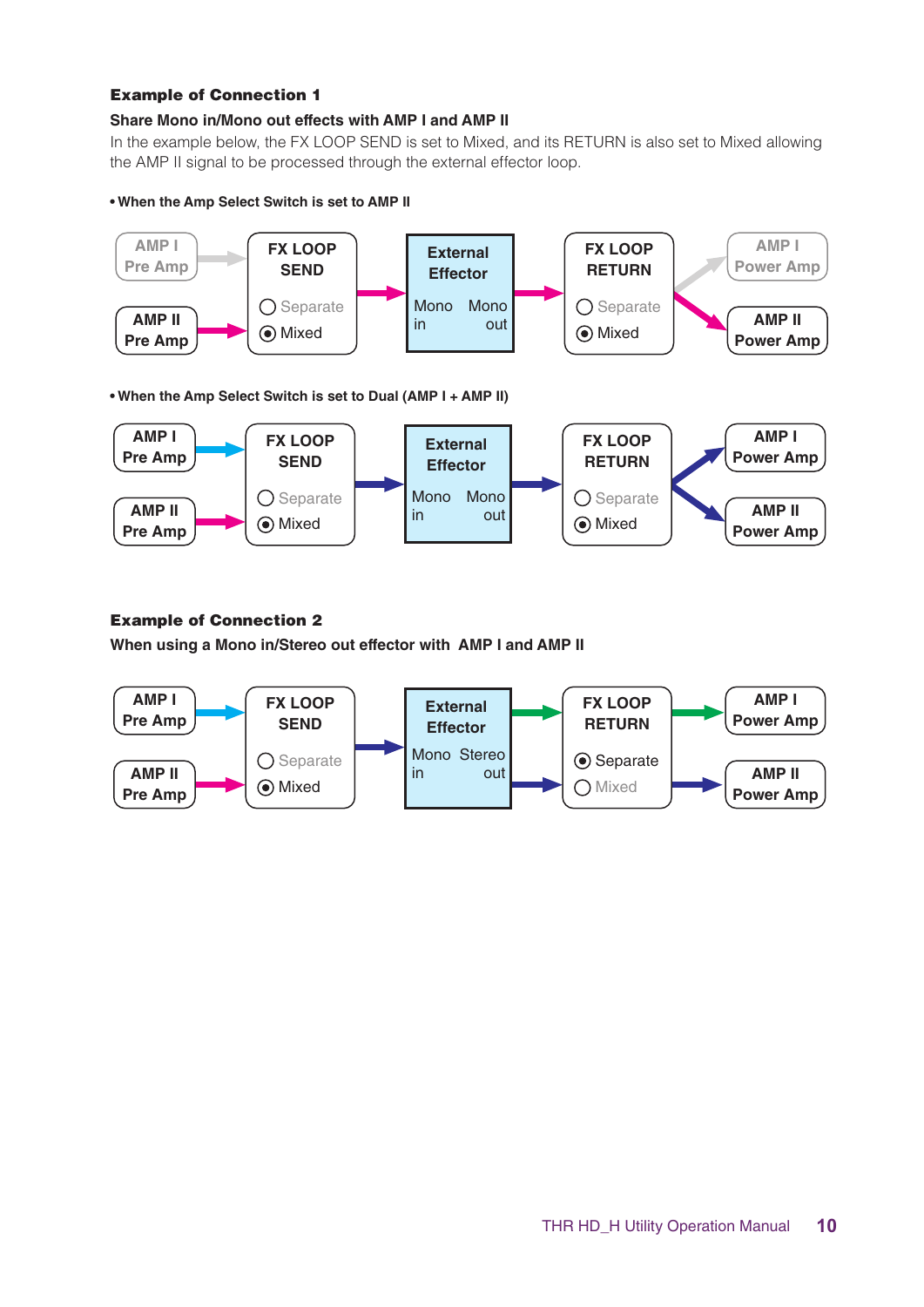| Properties                                                                       |  |  |
|----------------------------------------------------------------------------------|--|--|
| FX LOOP SEND Connection<br>G Separate<br>C Mixed                                 |  |  |
| FX LOOP RETURN Connection<br>G Separate<br>C Mixed                               |  |  |
| Default Channel of the Stereo IR File<br>$C$ L ch<br>$C$ R ch<br>C Ask each File |  |  |
| Reset IR Data<br>Reset                                                           |  |  |
| ОΚ                                                                               |  |  |

## **Default Channel of the Stereo IR File**

Determines whether the data for the L or R channel is used when a stereo IR file is selected.

- L ch ................Uses L channel data.
- R ch .................Uses R channel data.
- Ask each File .... With each file, displays a dialog box requesting confirmation of the channel to be .used

## **Reset IR Data**

Clicking [Reset] opens the "Reset IR Data" dialog box. Click the OK button in that dialog box to revert the IR data for all amp types to the factory defaults.

#### **settings data IR default Factory**•

| Amp type      | <b>IR</b> data                   | IR gain |
|---------------|----------------------------------|---------|
| <b>MODERN</b> | 100_American412_57on_Standard    | $-13dB$ |
| <b>LEAD</b>   | 200 British412 57on Standard     | $-12dB$ |
| <b>CRUNCH</b> | 300 British212 57on Standard     | $-11dB$ |
| <b>CLEAN</b>  | 400 American112 57on Standard    | $-10dB$ |
| <b>SOLID</b>  | 500_THRC212_Single_57on_Standard | $-11dB$ |

## **Help**

About : Displays information such as the software version.

## **Macintosh version**

## $\blacksquare$  **THR HD\_H Utility**

About THR HD\_H Utility: Displays information such as the software version.

**Preferences...:** Clicking opens a dialog box with content that is the same as with "Properties" in the Windows version.

**Quit:** Quits the THR HD\_H Utility application.

## **Edit**

All menu commands are only for editing the IR name in the Speaker Simulation screens.